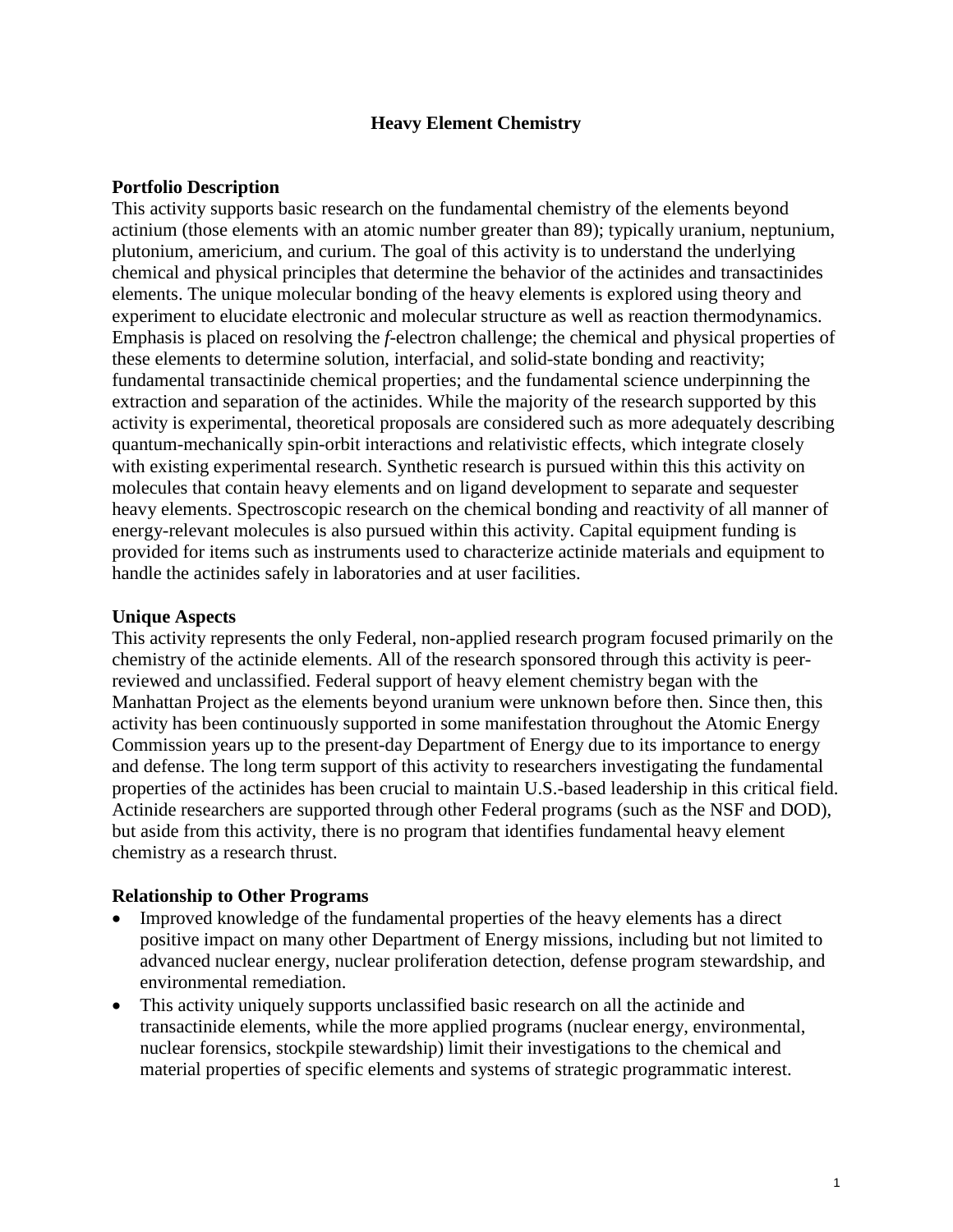- This activity is closely coordinated with the BES Separations and Analysis activity, and is highly synergistic with the Catalysis program and Computational and Theoretical Chemistry program, as well as the Subsurface Biogeochemical Research program in the Office of Biological and Environmental Research and to nuclear fuel cycle research funded through the Office of Nuclear Energy.
- This activity sponsors research that is performed at many BES User Facilities; typically the Advanced Light Source (ALS), the Stanford Synchrotron Radiation Lightsource (SSRL), and the Advanced Photon Source (APS). Computational research is also supported that makes use of ASCR User Facilities.
- Related actinide nonproliferation research is pursued within the Office of Nonproliferation R&D of the National Nuclear Security Administration, the Basic Research program of the Defense Threat Reduction Agency, and at the National Technical Nuclear Forensics Center at the Department of Homeland Security.
- Based on programmatic priorities, this activity program does not fund research on: the processes affecting the transport of subsurface contaminants, the form and mobility of contaminants including wasteforms, projects aimed at optimization of materials properties including radiation damage, device fabrication, or biological systems, which are all more appropriately supported through other Department of Energy programs.

# **Significant Accomplishments**

Early goals of this activity were to discover new elements and to determine their chemical and physical properties from microscale and tracer experiments, similar to the techniques that must still be used for the heaviest of elements due to their low-production rate. For the elements heavier than einsteinium in the periodic table, tracer techniques and one-atom-at-a-time chemistry have been developed and carried out to determine chemical properties. Organometallic chemistry has been enriched by discovery of many unique organoactinide compounds. Continual progress has been made on elucidating the novel and unique chemistry of the elements directly relevant to energy-production (the major actinides).

Recent accomplishments in the program include:

- Interpretations of spectroscopic results have provided thermodynamic quantities such as oxidation-reduction potentials and enthalpies of reactions.
- Molecular-level information on the geometry and energetics of bonding can now be obtained at synchrotron light sources and from multi-photon laser excitation studies. These tools enable studies of actinides in the gas phase, as clusters, and at interfaces between solutions and surfaces of minerals and colloids in solution.
- Measurements show the light actinide metals have delocalized 5f orbitals and resemble d-orbital transition metals, whereas the 5f electrons become localized at americium (halfway down the actinide series), resembling the rare-earth elements; although recent studies have shown divergent properties that indicate this largely uninvestigated field of chemistry is not a straightforward extrapolation from lighter actinide to heavier.
- The nuclear magnetic resonance of plutonium-239 has finally been measured, which could be the beginnings of the brand-new, fruitful field of plutonium NMR research.
- The exceptional computational challenge imposed by so many electrons and relativistic electron energies has spurred the development of innovative theoretical treatments.